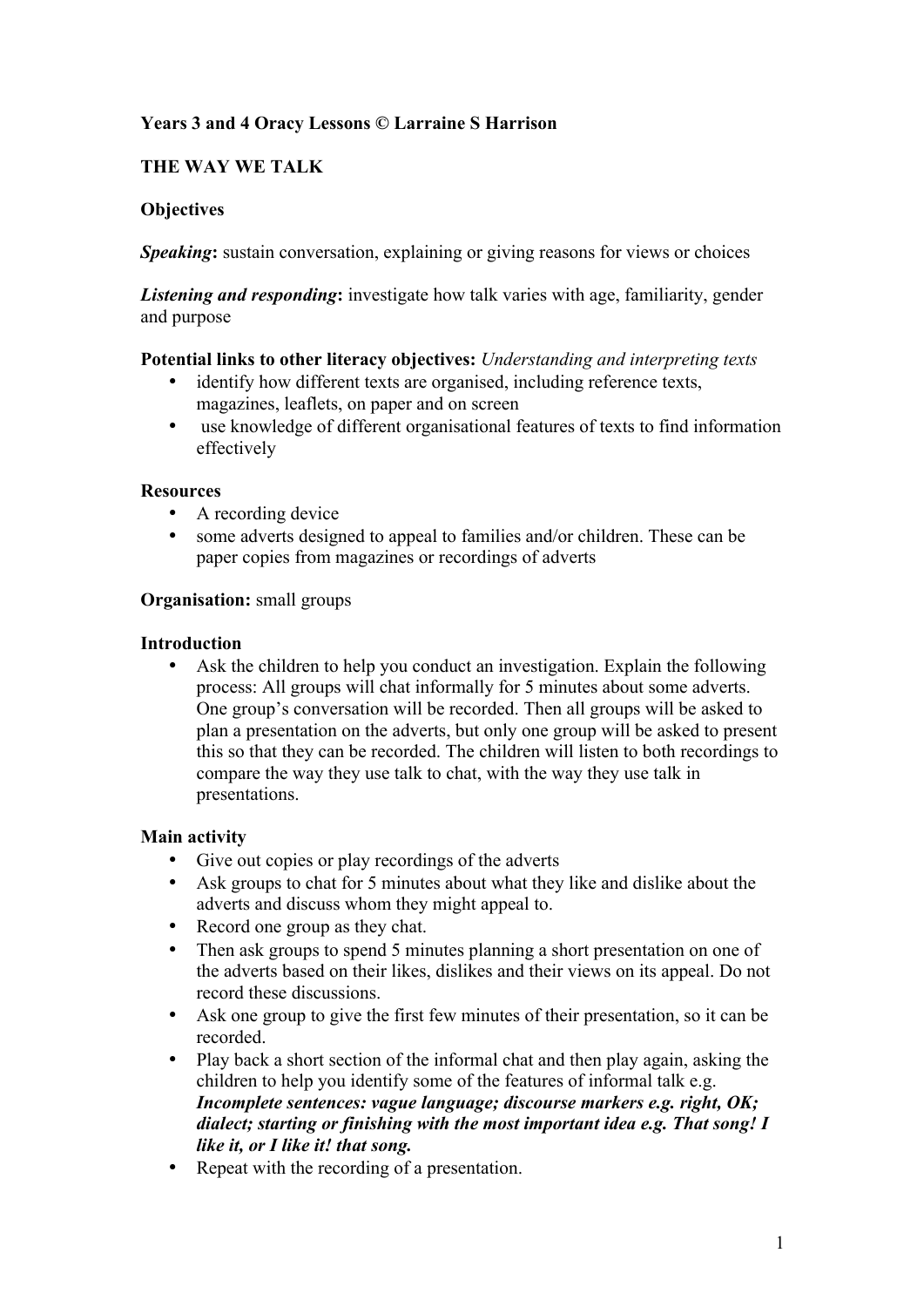## **Summary/Plenary**

- Compare and contrast the two transcripts on an equal basis. Look at the distinguishing features of each transcript and focus on how the grammar of talk changes when we speak in more formal situations.
- Invite children to listen to conversations around school to identify features of informal speech.

### **Support**

- Include one short simple advert in the stimulus
- Ask for a child's permission before recording their speech and respect their right to refuse.

### **Extension**

• Ask differentiated questions to give higher attainers an opportunity to identify and contrast the features of informal and formal speech on their own.

### **Assessment questions**

- Can children identify or recognise at least some of the features of their informal talk on the recording?
- Can children recognise the variations between the informal and the formal recordings of their talk?

#### **Adaptations/further suggestions**

- Ask the children to help you list a number of different situations for talk such as interviews for a job; shopping; ordering a meal; chatting on the phone to a friend; planning a presentation in a group at school; arguing with a sibling etc. Then ask a pair or a threesome to choose one of the situations to improvise. Ask the class what kind of talk would be appropriate for that situation. Then allow the pair to improvise for up to one or two minutes. Repeat with a different situation.
- Make a few 30 second recordings which demonstrate how talk varies e.g. news broadcast, weather forecast, conversation in a soap opera, an old adventure film, a quiz show, a timed cookery challenge, a talent show etc. Play these to the children and ask them to identify what kinds of programmes they are. Start by playing two very contrasting recordings and invite them to make comparisons. It may be useful to play each recording twice. Then ask them to listen to the other recordings and discuss how talk varies with purpose.
- Allow children to listen to a recording of some local radio advertising. Ask groups to make a radio version of the adverts. Use these experiences as a stimulus to discuss the way talk is used for the purpose of advertising.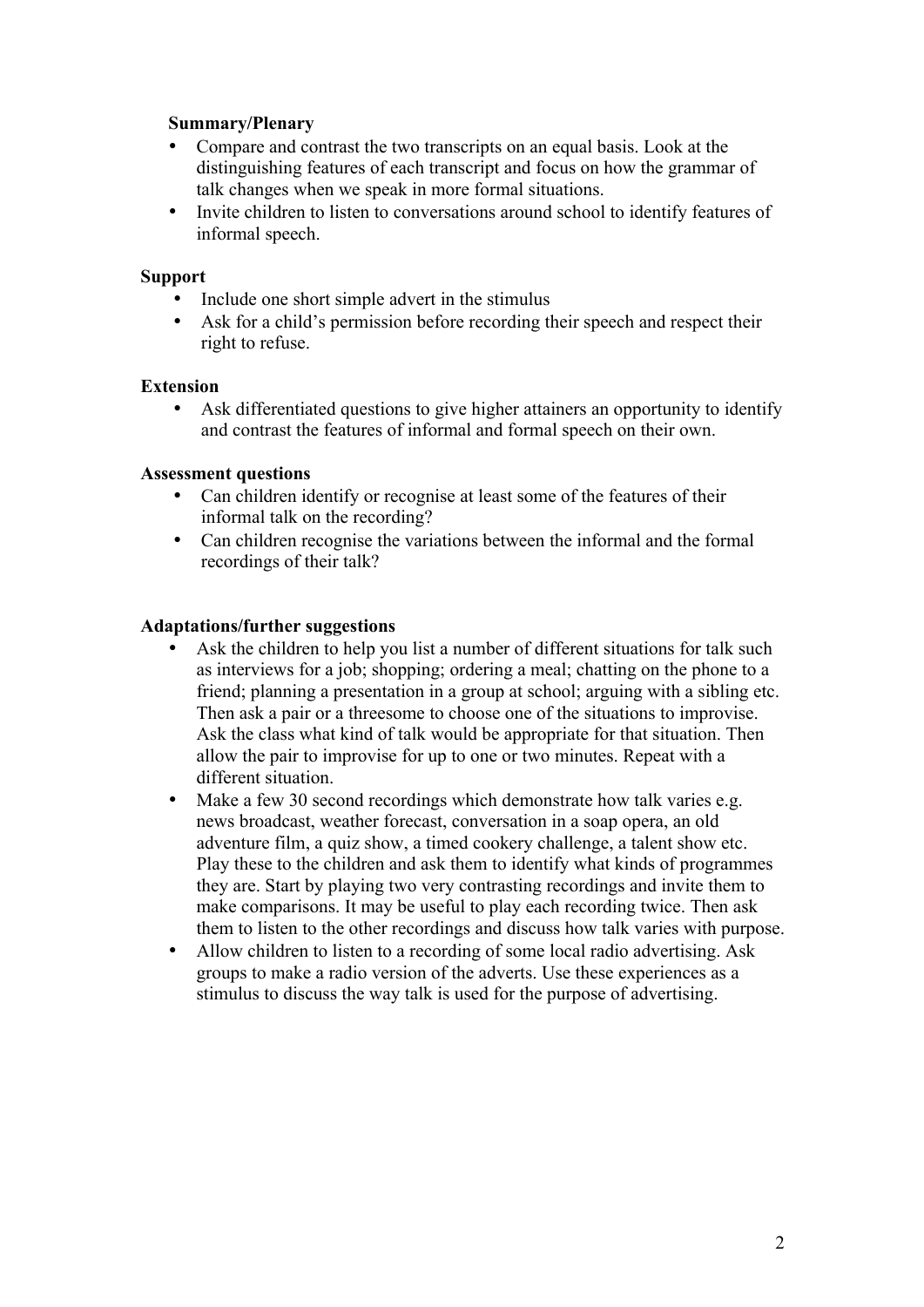# **TALKING CLUES: past or present? © L S Harrison**

# **Objectives**

*Speaking:* sustain conversation, explaining or giving reasons for views or choices

*Listening and responding:* investigate how talk varies with age, familiarity, gender and purpose

### **Cross-curricular links:** *History - The Tudors*

What were the differences between the lives of rich and poor in Tudor times?

## **Resources**

- A few statements that rich and poor Tudors might make
- modern statements that people might make today
- three separate signs saying *Poor Tudor***,** *Rich Tudor, People Today.*

## **Organisation/ strategy**

- pairs
- Meet and Greet drama strategy

## **Introduction**

- **If you were a person living in Tudor times, would you talk differently to the way you do today? How would it be different?**
- Assess what the children already know about variations in language over time.
- Ask the children to prepare to play Meet and Greet, by preparing statements using the following framework:

*Hi my name is..and my favourite lesson in school is ……because…….*

## **Main activity**

- On the word *Go* the children should move around the room to Meet and Greet as many other children as possible, until you say *Stop*. They should try to remember what others say to them. Play for a few minutes.
- Ask: *Who can remember something that someone else told them?*
- Now ask them to take on the roles of Tudor people. They should make up a suitable name for themselves. Make a list of names on the board, and write up the words they must say to play the Tudor Meet and Greet: *Good morrow Mistress/Master what is thy name? My name is…*Ask them to bow or courtesy when greeting each other.
- *(Optional) Ask children to make Tudor role cards for another Meet and Greet. Cards include their name, age, and occupation and another piece of information about their lives or their jobs. Suggest and encourage use of appropriate language.*
- Put up the signs and make the statements, using appropriate language: *I am aweary of working the fields/ I have ne' er eaten bread for many a day/ My trusty servant! where art thou?/ Bring me my sword and my armour!* /*Hi did you see the match yesterday?/ I forgot my lunch box.* 
	- Children should match statements to signs.